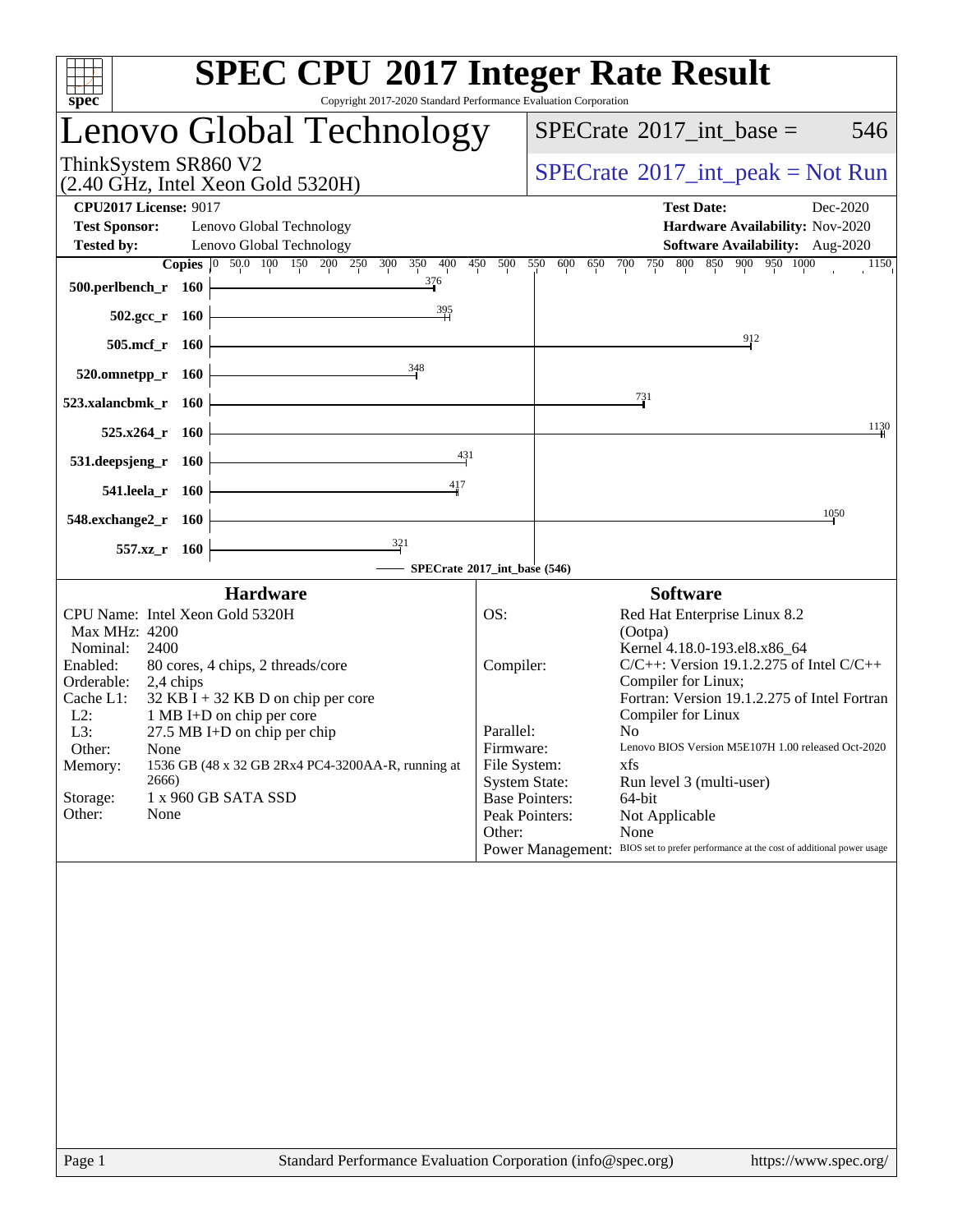

#### **[SPEC CPU](http://www.spec.org/auto/cpu2017/Docs/result-fields.html#SPECCPU2017IntegerRateResult)[2017 Integer Rate Result](http://www.spec.org/auto/cpu2017/Docs/result-fields.html#SPECCPU2017IntegerRateResult)** Copyright 2017-2020 Standard Performance Evaluation Corporation

## Lenovo Global Technology

[SPECrate](http://www.spec.org/auto/cpu2017/Docs/result-fields.html#SPECrate2017intbase)<sup>®</sup>2017 int base =  $546$ 

(2.40 GHz, Intel Xeon Gold 5320H)

ThinkSystem SR860 V2<br>  $\begin{array}{c} \text{SPECrate} \textcirc 2017\_int\_peak = Not Run \end{array}$  $\begin{array}{c} \text{SPECrate} \textcirc 2017\_int\_peak = Not Run \end{array}$  $\begin{array}{c} \text{SPECrate} \textcirc 2017\_int\_peak = Not Run \end{array}$ 

**[Test Sponsor:](http://www.spec.org/auto/cpu2017/Docs/result-fields.html#TestSponsor)** Lenovo Global Technology **[Hardware Availability:](http://www.spec.org/auto/cpu2017/Docs/result-fields.html#HardwareAvailability)** Nov-2020

**[CPU2017 License:](http://www.spec.org/auto/cpu2017/Docs/result-fields.html#CPU2017License)** 9017 **[Test Date:](http://www.spec.org/auto/cpu2017/Docs/result-fields.html#TestDate)** Dec-2020 **[Tested by:](http://www.spec.org/auto/cpu2017/Docs/result-fields.html#Testedby)** Lenovo Global Technology **[Software Availability:](http://www.spec.org/auto/cpu2017/Docs/result-fields.html#SoftwareAvailability)** Aug-2020

### **[Results Table](http://www.spec.org/auto/cpu2017/Docs/result-fields.html#ResultsTable)**

|                                   | <b>Base</b>    |                |       |                |       |                |       | <b>Peak</b>   |                |              |                |              |                |              |  |
|-----------------------------------|----------------|----------------|-------|----------------|-------|----------------|-------|---------------|----------------|--------------|----------------|--------------|----------------|--------------|--|
| <b>Benchmark</b>                  | <b>Copies</b>  | <b>Seconds</b> | Ratio | <b>Seconds</b> | Ratio | <b>Seconds</b> | Ratio | <b>Copies</b> | <b>Seconds</b> | <b>Ratio</b> | <b>Seconds</b> | <b>Ratio</b> | <b>Seconds</b> | <b>Ratio</b> |  |
| 500.perlbench_r                   | 160            | 679            | 375   | 674            | 378   | 677            | 376   |               |                |              |                |              |                |              |  |
| $502.\text{gcc\_r}$               | 160            | 573            | 395   | 562            | 403   | 573            | 395   |               |                |              |                |              |                |              |  |
| $505$ .mcf r                      | 160            | 284            | 912   | 284            | 912   | 284            | 910   |               |                |              |                |              |                |              |  |
| 520.omnetpp_r                     | 160            | 605            | 347   | 604            | 348   | 604            | 348   |               |                |              |                |              |                |              |  |
| 523.xalancbmk r                   | 160            | 231            | 732   | 231            | 731   | 232            | 729   |               |                |              |                |              |                |              |  |
| $525.x264$ r                      | 160            | 247            | 1140  | 248            | 1130  | 248            | 1130  |               |                |              |                |              |                |              |  |
| 531.deepsjeng_r                   | 160            | 426            | 431   | 425            | 432   | 426            | 431   |               |                |              |                |              |                |              |  |
| 541.leela r                       | 160            | 634            | 418   | 636            | 417   | 638            | 415   |               |                |              |                |              |                |              |  |
| 548.exchange2_r                   | 160            | 399            | 1050  | 399            | 1050  | 399            | 1050  |               |                |              |                |              |                |              |  |
| 557.xz r                          | 160            | 539            | 321   | 538            | 321   | 539            | 321   |               |                |              |                |              |                |              |  |
| $SPECrate^{\circ}2017$ int base = | 546            |                |       |                |       |                |       |               |                |              |                |              |                |              |  |
| $SPECrate^{\circ}2017$ int peak = | <b>Not Run</b> |                |       |                |       |                |       |               |                |              |                |              |                |              |  |

Results appear in the [order in which they were run](http://www.spec.org/auto/cpu2017/Docs/result-fields.html#RunOrder). Bold underlined text [indicates a median measurement](http://www.spec.org/auto/cpu2017/Docs/result-fields.html#Median).

### **[Submit Notes](http://www.spec.org/auto/cpu2017/Docs/result-fields.html#SubmitNotes)**

 The numactl mechanism was used to bind copies to processors. The config file option 'submit' was used to generate numactl commands to bind each copy to a specific processor. For details, please see the config file.

### **[Operating System Notes](http://www.spec.org/auto/cpu2017/Docs/result-fields.html#OperatingSystemNotes)**

Stack size set to unlimited using "ulimit -s unlimited"

### **[Environment Variables Notes](http://www.spec.org/auto/cpu2017/Docs/result-fields.html#EnvironmentVariablesNotes)**

```
Environment variables set by runcpu before the start of the run:
LD_LIBRARY_PATH =
      "/home/cpu2017-1.1.0-ic19.1u2/lib/intel64:/home/cpu2017-1.1.0-ic19.1u2/l
      ib/ia32:/home/cpu2017-1.1.0-ic19.1u2/je5.0.1-32"
MALLOC_CONF = "retain:true"
```
### **[General Notes](http://www.spec.org/auto/cpu2017/Docs/result-fields.html#GeneralNotes)**

 Binaries compiled on a system with 1x Intel Core i9-7980XE CPU + 64GB RAM memory using Redhat Enterprise Linux 8.0 Transparent Huge Pages enabled by default Prior to runcpu invocation Filesystem page cache synced and cleared with: sync; echo 3> /proc/sys/vm/drop\_caches

**(Continued on next page)**

| Page 2 | Standard Performance Evaluation Corporation (info@spec.org) | https://www.spec.org/ |
|--------|-------------------------------------------------------------|-----------------------|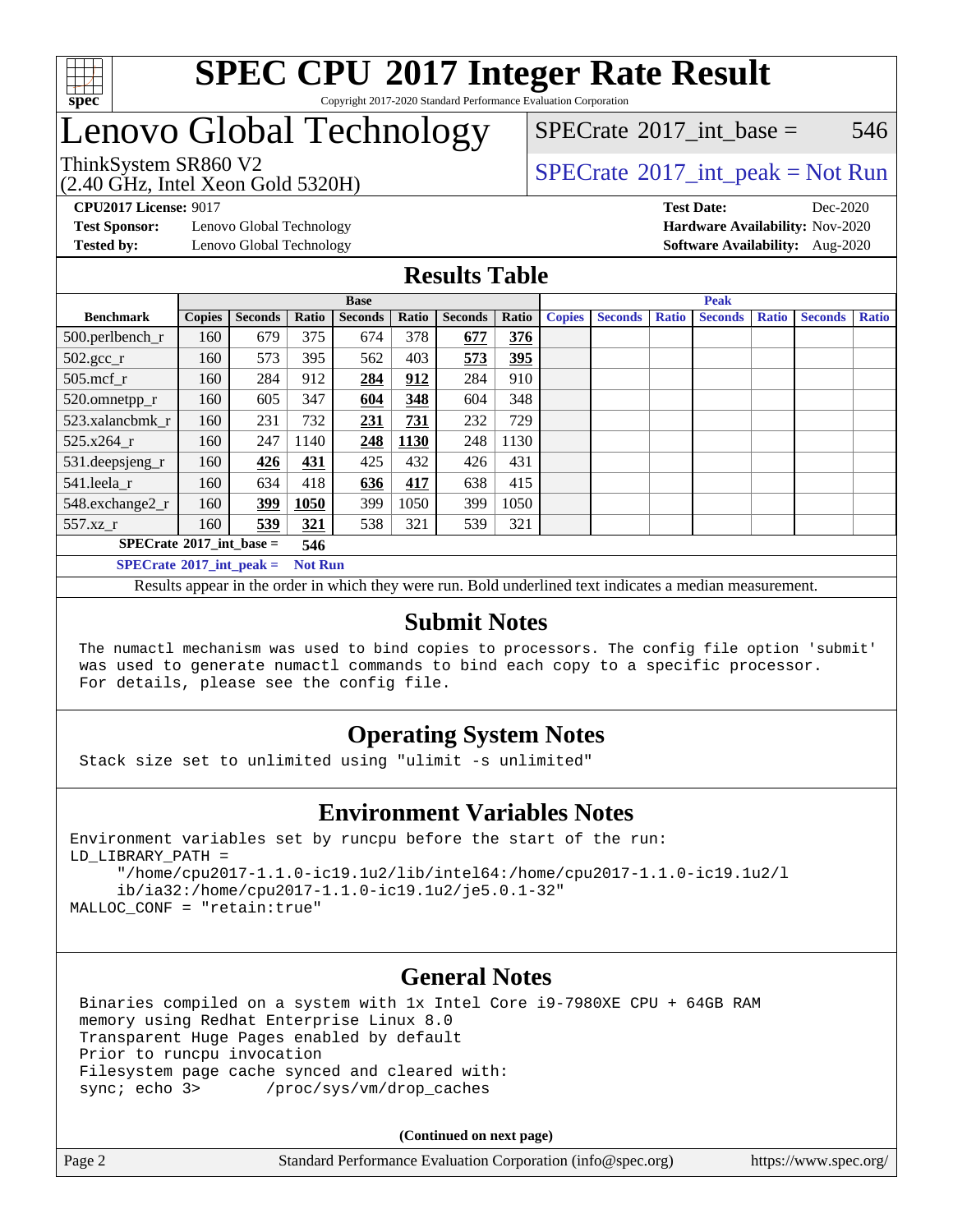

Copyright 2017-2020 Standard Performance Evaluation Corporation

Lenovo Global Technology

 $SPECTate^{\circ}2017$  int base = 546

(2.40 GHz, Intel Xeon Gold 5320H)

ThinkSystem SR860 V2<br>  $\begin{array}{c} \text{SPECrate} \textcirc 2017\_int\_peak = Not Run \end{array}$  $\begin{array}{c} \text{SPECrate} \textcirc 2017\_int\_peak = Not Run \end{array}$  $\begin{array}{c} \text{SPECrate} \textcirc 2017\_int\_peak = Not Run \end{array}$ 

**[Test Sponsor:](http://www.spec.org/auto/cpu2017/Docs/result-fields.html#TestSponsor)** Lenovo Global Technology **[Hardware Availability:](http://www.spec.org/auto/cpu2017/Docs/result-fields.html#HardwareAvailability)** Nov-2020 **[Tested by:](http://www.spec.org/auto/cpu2017/Docs/result-fields.html#Testedby)** Lenovo Global Technology **[Software Availability:](http://www.spec.org/auto/cpu2017/Docs/result-fields.html#SoftwareAvailability)** Aug-2020

**[CPU2017 License:](http://www.spec.org/auto/cpu2017/Docs/result-fields.html#CPU2017License)** 9017 **[Test Date:](http://www.spec.org/auto/cpu2017/Docs/result-fields.html#TestDate)** Dec-2020

#### **[General Notes \(Continued\)](http://www.spec.org/auto/cpu2017/Docs/result-fields.html#GeneralNotes)**

Page 3 Standard Performance Evaluation Corporation [\(info@spec.org\)](mailto:info@spec.org) <https://www.spec.org/> runcpu command invoked through numactl i.e.: numactl --interleave=all runcpu <etc> NA: The test sponsor attests, as of date of publication, that CVE-2017-5754 (Meltdown) is mitigated in the system as tested and documented. Yes: The test sponsor attests, as of date of publication, that CVE-2017-5753 (Spectre variant 1) is mitigated in the system as tested and documented. Yes: The test sponsor attests, as of date of publication, that CVE-2017-5715 (Spectre variant 2) is mitigated in the system as tested and documented. **[Platform Notes](http://www.spec.org/auto/cpu2017/Docs/result-fields.html#PlatformNotes)** BIOS configuration: Choose Operating Mode set to Maximum Performance and then set it to Custom Mode MONITOR/MWAIT set to Enabled DCU Streamer Prefetcher set to Disabled SNC set to Enabled LLC dead line alloc set to Disable Sysinfo program /home/cpu2017-1.1.0-ic19.1u2/bin/sysinfo Rev: r6365 of 2019-08-21 295195f888a3d7edb1e6e46a485a0011 running on localhost.localdomain Wed Dec 2 18:28:45 2020 SUT (System Under Test) info as seen by some common utilities. For more information on this section, see <https://www.spec.org/cpu2017/Docs/config.html#sysinfo> From /proc/cpuinfo model name : Intel(R) Xeon(R) Gold 5320H CPU @ 2.40GHz 4 "physical id"s (chips) 160 "processors" cores, siblings (Caution: counting these is hw and system dependent. The following excerpts from /proc/cpuinfo might not be reliable. Use with caution.) cpu cores : 20 siblings : 40 physical 0: cores 0 1 2 3 4 8 9 10 11 12 16 17 18 19 20 24 25 26 27 28 physical 1: cores 0 1 2 3 4 8 9 10 11 12 16 17 18 19 20 24 25 26 27 28 physical 2: cores 0 1 2 3 4 8 9 10 11 12 16 17 18 19 20 24 25 26 27 28 physical 3: cores 0 1 2 3 4 8 9 10 11 12 16 17 18 19 20 24 25 26 27 28 From lscpu: Architecture: x86\_64 CPU op-mode(s): 32-bit, 64-bit Byte Order: Little Endian CPU(s): 160 On-line CPU(s) list: 0-159 Thread(s) per core: 2 **(Continued on next page)**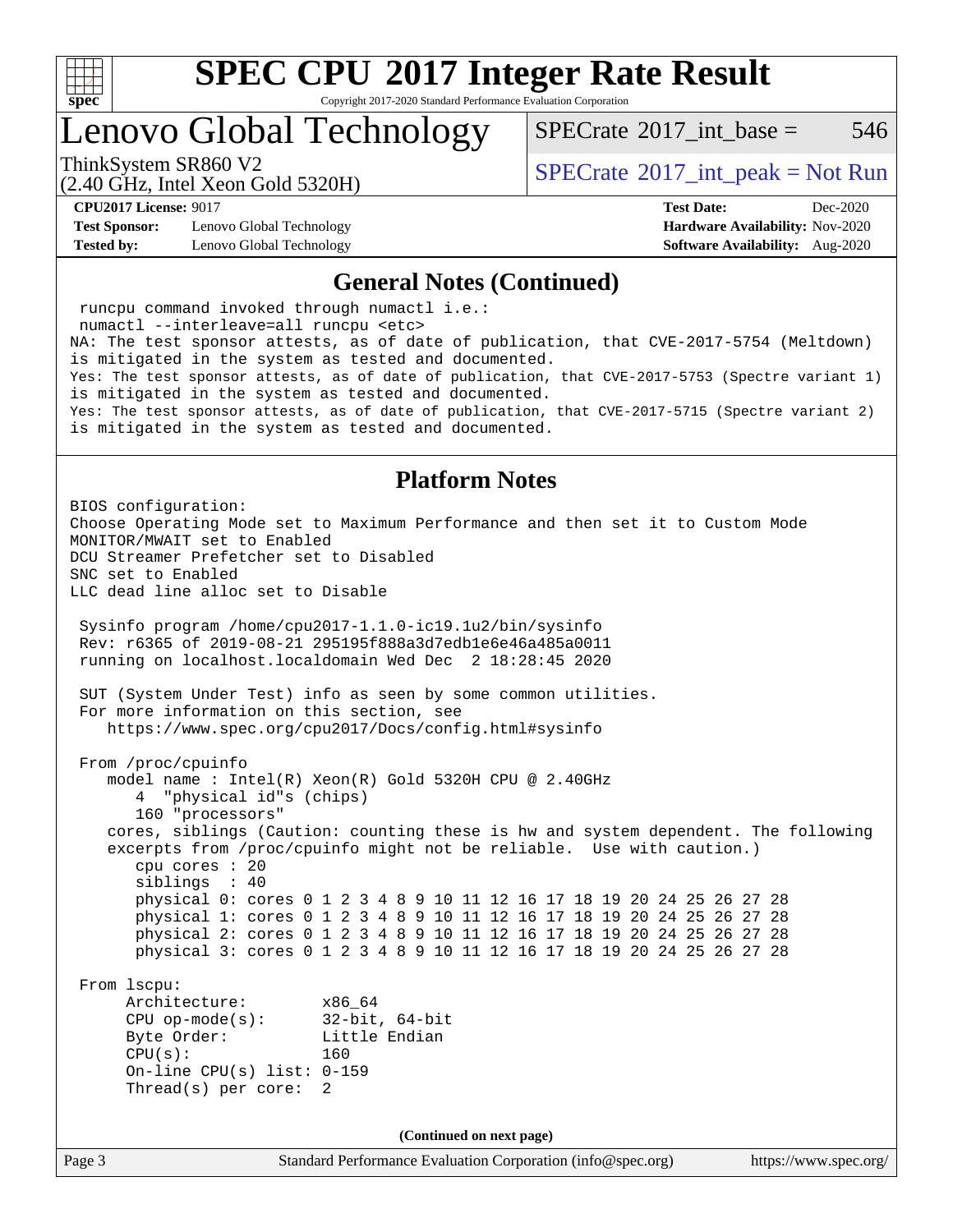

Copyright 2017-2020 Standard Performance Evaluation Corporation

## Lenovo Global Technology

 $SPECTate$ <sup>®</sup>[2017\\_int\\_base =](http://www.spec.org/auto/cpu2017/Docs/result-fields.html#SPECrate2017intbase) 546

(2.40 GHz, Intel Xeon Gold 5320H)

ThinkSystem SR860 V2<br>  $(2.40 \text{ GHz})$  Intel Xeon Gold 5320H)

**[CPU2017 License:](http://www.spec.org/auto/cpu2017/Docs/result-fields.html#CPU2017License)** 9017 **[Test Date:](http://www.spec.org/auto/cpu2017/Docs/result-fields.html#TestDate)** Dec-2020

[Test Sponsor:](http://www.spec.org/auto/cpu2017/Docs/result-fields.html#TestSponsor) Lenovo Global Technology **[Hardware Availability:](http://www.spec.org/auto/cpu2017/Docs/result-fields.html#HardwareAvailability)** Nov-2020 **[Tested by:](http://www.spec.org/auto/cpu2017/Docs/result-fields.html#Testedby)** Lenovo Global Technology **[Software Availability:](http://www.spec.org/auto/cpu2017/Docs/result-fields.html#SoftwareAvailability)** Aug-2020

**[Platform Notes \(Continued\)](http://www.spec.org/auto/cpu2017/Docs/result-fields.html#PlatformNotes)**

| Core(s) per socket:<br>Socket(s):          | 20<br>4                                                                              |
|--------------------------------------------|--------------------------------------------------------------------------------------|
|                                            |                                                                                      |
| NUMA node(s):                              | 8                                                                                    |
| Vendor ID:                                 | GenuineIntel<br>6                                                                    |
| CPU family:                                |                                                                                      |
| Model:<br>Model name:                      | 85                                                                                   |
|                                            | $Intel(R) Xeon(R) Gold 5320H CPU @ 2.40GHz$<br>11                                    |
| Stepping:                                  |                                                                                      |
| CPU MHz:                                   | 3606.191<br>4200.0000                                                                |
| CPU max MHz:                               |                                                                                      |
| CPU min MHz:                               | 1000.0000<br>4800.00                                                                 |
| BogoMIPS:<br>Virtualization:               |                                                                                      |
|                                            | $VT - x$                                                                             |
| L1d cache:                                 | 32K                                                                                  |
| Lli cache:                                 | 32K                                                                                  |
| L2 cache:                                  | 1024K                                                                                |
| L3 cache:                                  | 28160K                                                                               |
| NUMA node0 CPU(s):                         | $0-2, 5, 6, 10-12, 15, 16, 80-82, 85, 86, 90-92, 95, 96$                             |
| NUMA nodel CPU(s):                         | 3, 4, 7-9, 13, 14, 17-19, 83, 84, 87-89, 93, 94, 97-99                               |
| NUMA $node2$ $CPU(s):$                     | 20-22, 25, 26, 30-32, 35, 36, 100-102, 105, 106, 110-112, 115, 116                   |
| NUMA node3 CPU(s):                         | 23, 24, 27-29, 33, 34, 37-39, 103, 104, 107-109, 113, 114, 117-119                   |
| NUMA $node4$ $CPU(s):$                     | 40-42, 45, 46, 50-52, 55, 56, 120-122, 125, 126, 130-132, 135, 136                   |
| NUMA node5 CPU(s):                         | 43, 44, 47-49, 53, 54, 57-59, 123, 124, 127-129, 133, 134, 137-139                   |
| NUMA node6 CPU(s):                         | 60-62, 65, 66, 70-72, 75, 76, 140-142, 145, 146, 150-152, 155, 156                   |
| NUMA node7 CPU(s):                         | 63, 64, 67-69, 73, 74, 77-79, 143, 144, 147-149, 153, 154, 157-159                   |
| Flaqs:                                     | fpu vme de pse tsc msr pae mce cx8 apic sep mtrr pge mca cmov                        |
|                                            | pat pse36 clflush dts acpi mmx fxsr sse sse2 ss ht tm pbe syscall nx pdpe1gb rdtscp  |
|                                            | lm constant_tsc art arch_perfmon pebs bts rep_good nopl xtopology nonstop_tsc cpuid  |
|                                            | aperfmperf pni pclmulqdq dtes64 monitor ds_cpl vmx smx est tm2 ssse3 sdbg fma cx16   |
|                                            | xtpr pdcm pcid dca sse4_1 sse4_2 x2apic movbe popcnt tsc_deadline_timer aes xsave    |
|                                            | avx f16c rdrand lahf_lm abm 3dnowprefetch cpuid_fault epb cat_13 cdp_13              |
|                                            | invpcid_single intel_ppin ssbd mba ibrs ibpb stibp ibrs_enhanced tpr_shadow vnmi     |
|                                            | flexpriority ept vpid fsgsbase tsc_adjust bmil hle avx2 smep bmi2 erms invpcid rtm   |
|                                            | cqm mpx rdt_a avx512f avx512dq rdseed adx smap clflushopt clwb intel_pt avx512cd     |
|                                            | avx512bw avx512vl xsaveopt xsavec xgetbvl xsaves cqm_llc cqm_occup_llc cqm_mbm_total |
|                                            | cqm_mbm_local avx512_bf16 dtherm ida arat pln pts pku ospke avx512_vnni md_clear     |
| flush_l1d arch_capabilities                |                                                                                      |
|                                            |                                                                                      |
| /proc/cpuinfo cache data                   |                                                                                      |
| cache size : 28160 KB                      |                                                                                      |
|                                            |                                                                                      |
|                                            | From numactl --hardware WARNING: a numactl 'node' might or might not correspond to a |
| physical chip.<br>available: 8 nodes (0-7) |                                                                                      |
|                                            | node 0 cpus: 0 1 2 5 6 10 11 12 15 16 80 81 82 85 86 90 91 92 95 96                  |
| node 0 size: 193120 MB                     |                                                                                      |
| node 0 free: 192904 MB                     |                                                                                      |
|                                            |                                                                                      |
|                                            |                                                                                      |
|                                            | (Continued on next page)                                                             |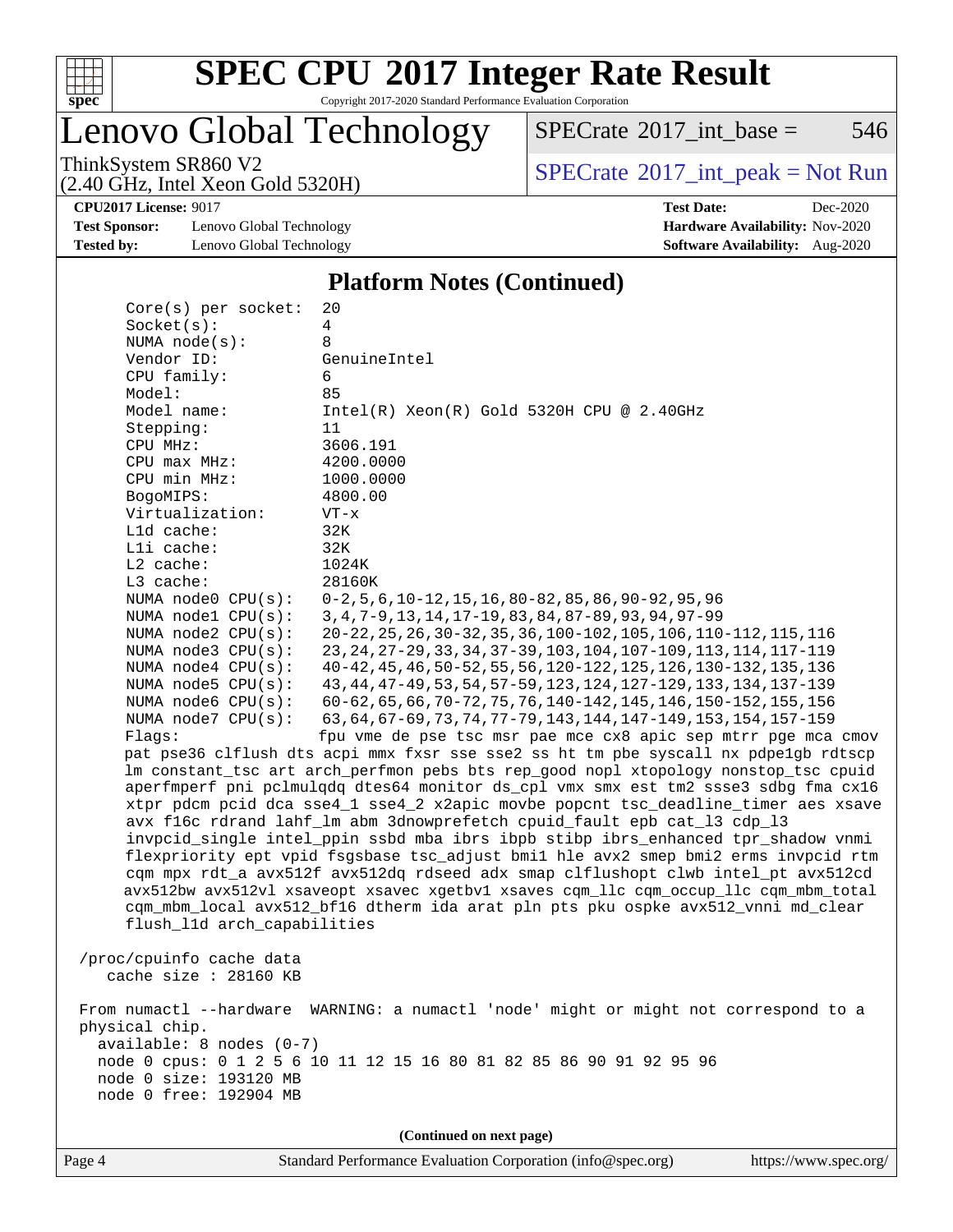

Copyright 2017-2020 Standard Performance Evaluation Corporation

Lenovo Global Technology

 $SPECTate$ <sup>®</sup>[2017\\_int\\_base =](http://www.spec.org/auto/cpu2017/Docs/result-fields.html#SPECrate2017intbase) 546

(2.40 GHz, Intel Xeon Gold 5320H)

ThinkSystem SR860 V2<br>  $(2.40 \text{ GHz. Intel } Y_{\text{QCD}}$  Gold 5320H)

**[CPU2017 License:](http://www.spec.org/auto/cpu2017/Docs/result-fields.html#CPU2017License)** 9017 **[Test Date:](http://www.spec.org/auto/cpu2017/Docs/result-fields.html#TestDate)** Dec-2020

**[Test Sponsor:](http://www.spec.org/auto/cpu2017/Docs/result-fields.html#TestSponsor)** Lenovo Global Technology **[Hardware Availability:](http://www.spec.org/auto/cpu2017/Docs/result-fields.html#HardwareAvailability)** Nov-2020 **[Tested by:](http://www.spec.org/auto/cpu2017/Docs/result-fields.html#Testedby)** Lenovo Global Technology **[Software Availability:](http://www.spec.org/auto/cpu2017/Docs/result-fields.html#SoftwareAvailability)** Aug-2020

#### **[Platform Notes \(Continued\)](http://www.spec.org/auto/cpu2017/Docs/result-fields.html#PlatformNotes)**

| node 1 cpus: 3 4 7 8 9 13 14 17 18 19 83 84 87 88 89 93 94 97 98 99                |                |                                                    |                            |               |                |    |       |    |  |                          |  |  |  |  |  |
|------------------------------------------------------------------------------------|----------------|----------------------------------------------------|----------------------------|---------------|----------------|----|-------|----|--|--------------------------|--|--|--|--|--|
| node 1 size: 193531 MB                                                             |                |                                                    |                            |               |                |    |       |    |  |                          |  |  |  |  |  |
| node 1 free: 193242 MB                                                             |                |                                                    |                            |               |                |    |       |    |  |                          |  |  |  |  |  |
| node 2 cpus: 20 21 22 25 26 30 31 32 35 36 100 101 102 105 106 110 111 112 115 116 |                |                                                    |                            |               |                |    |       |    |  |                          |  |  |  |  |  |
| node 2 size: 193531 MB                                                             |                |                                                    |                            |               |                |    |       |    |  |                          |  |  |  |  |  |
| node 2 free: 193362 MB                                                             |                |                                                    |                            |               |                |    |       |    |  |                          |  |  |  |  |  |
| node 3 cpus: 23 24 27 28 29 33 34 37 38 39 103 104 107 108 109 113 114 117 118 119 |                |                                                    |                            |               |                |    |       |    |  |                          |  |  |  |  |  |
| node 3 size: 193531 MB                                                             |                |                                                    |                            |               |                |    |       |    |  |                          |  |  |  |  |  |
| node 3 free: 193129 MB                                                             |                |                                                    |                            |               |                |    |       |    |  |                          |  |  |  |  |  |
| node 4 cpus: 40 41 42 45 46 50 51 52 55 56 120 121 122 125 126 130 131 132 135 136 |                |                                                    |                            |               |                |    |       |    |  |                          |  |  |  |  |  |
| node 4 size: 193503 MB                                                             |                |                                                    |                            |               |                |    |       |    |  |                          |  |  |  |  |  |
| node 4 free: 193368 MB                                                             |                |                                                    |                            |               |                |    |       |    |  |                          |  |  |  |  |  |
| node 5 cpus: 43 44 47 48 49 53 54 57 58 59 123 124 127 128 129 133 134 137 138 139 |                |                                                    |                            |               |                |    |       |    |  |                          |  |  |  |  |  |
| node 5 size: 193531 MB                                                             |                |                                                    |                            |               |                |    |       |    |  |                          |  |  |  |  |  |
| node 5 free: 193408 MB                                                             |                |                                                    |                            |               |                |    |       |    |  |                          |  |  |  |  |  |
| node 6 cpus: 60 61 62 65 66 70 71 72 75 76 140 141 142 145 146 150 151 152 155 156 |                |                                                    |                            |               |                |    |       |    |  |                          |  |  |  |  |  |
| node 6 size: 193531 MB                                                             |                |                                                    |                            |               |                |    |       |    |  |                          |  |  |  |  |  |
| node 6 free: 193397 MB                                                             |                |                                                    |                            |               |                |    |       |    |  |                          |  |  |  |  |  |
| node 7 cpus: 63 64 67 68 69 73 74 77 78 79 143 144 147 148 149 153 154 157 158 159 |                |                                                    |                            |               |                |    |       |    |  |                          |  |  |  |  |  |
| node 7 size: 193528 MB                                                             |                |                                                    |                            |               |                |    |       |    |  |                          |  |  |  |  |  |
| node 7 free: 193396 MB                                                             |                |                                                    |                            |               |                |    |       |    |  |                          |  |  |  |  |  |
| node distances:                                                                    |                |                                                    |                            |               |                |    |       |    |  |                          |  |  |  |  |  |
| node                                                                               | $\overline{0}$ | $\mathbf{1}$                                       | $\overline{\phantom{0}}^2$ | 3             | $\overline{4}$ |    | 5 6 7 |    |  |                          |  |  |  |  |  |
| 0:                                                                                 |                | 10<br>11                                           | 20                         | 20            | 20             | 20 | 20    | 20 |  |                          |  |  |  |  |  |
| 1:                                                                                 |                | 11<br>10                                           | 20                         | 20            | 20             | 20 | 20    | 20 |  |                          |  |  |  |  |  |
| 2:                                                                                 |                | 20<br>20                                           | 10                         | 11            | 20             | 20 | 20    | 20 |  |                          |  |  |  |  |  |
| 3:                                                                                 |                | 20<br>20                                           | 11                         | 10            | 20             | 20 | 20    | 20 |  |                          |  |  |  |  |  |
| 4 :                                                                                |                | 20<br>20                                           | 20                         | 20            | 10             | 11 | 20    | 20 |  |                          |  |  |  |  |  |
| 5:                                                                                 |                | 20<br>20                                           | 20                         | 20            | 11             | 10 | 20    | 20 |  |                          |  |  |  |  |  |
| 6:                                                                                 |                | 20<br>20                                           | 20                         | 20            | 20             | 20 | 10    | 11 |  |                          |  |  |  |  |  |
| 7:                                                                                 |                | 20<br>20                                           | 20                         | 20            | 20             | 20 | 11    | 10 |  |                          |  |  |  |  |  |
|                                                                                    |                |                                                    |                            |               |                |    |       |    |  |                          |  |  |  |  |  |
| From /proc/meminfo                                                                 |                |                                                    |                            | 1584957568 kB |                |    |       |    |  |                          |  |  |  |  |  |
| MemTotal:                                                                          |                | HugePages_Total:                                   |                            |               |                |    |       |    |  |                          |  |  |  |  |  |
|                                                                                    |                | Hugepagesize:                                      |                            |               | 2048 kB        | 0  |       |    |  |                          |  |  |  |  |  |
|                                                                                    |                |                                                    |                            |               |                |    |       |    |  |                          |  |  |  |  |  |
| From /etc/*release* /etc/*version*                                                 |                |                                                    |                            |               |                |    |       |    |  |                          |  |  |  |  |  |
|                                                                                    |                | os-release:                                        |                            |               |                |    |       |    |  |                          |  |  |  |  |  |
|                                                                                    |                | NAME="Red Hat Enterprise Linux"                    |                            |               |                |    |       |    |  |                          |  |  |  |  |  |
|                                                                                    |                | VERSION="8.2 (Ootpa)"                              |                            |               |                |    |       |    |  |                          |  |  |  |  |  |
|                                                                                    |                | ID="rhel"                                          |                            |               |                |    |       |    |  |                          |  |  |  |  |  |
|                                                                                    |                | ID_LIKE="fedora"                                   |                            |               |                |    |       |    |  |                          |  |  |  |  |  |
|                                                                                    |                | VERSION ID="8.2"                                   |                            |               |                |    |       |    |  |                          |  |  |  |  |  |
|                                                                                    |                | PLATFORM_ID="platform:el8"                         |                            |               |                |    |       |    |  |                          |  |  |  |  |  |
|                                                                                    |                | PRETTY NAME="Red Hat Enterprise Linux 8.2 (Ootpa)" |                            |               |                |    |       |    |  |                          |  |  |  |  |  |
|                                                                                    |                | ANSI COLOR="0;31"                                  |                            |               |                |    |       |    |  |                          |  |  |  |  |  |
|                                                                                    |                |                                                    |                            |               |                |    |       |    |  |                          |  |  |  |  |  |
|                                                                                    |                |                                                    |                            |               |                |    |       |    |  | (Continued on next page) |  |  |  |  |  |
|                                                                                    |                |                                                    |                            |               |                |    |       |    |  |                          |  |  |  |  |  |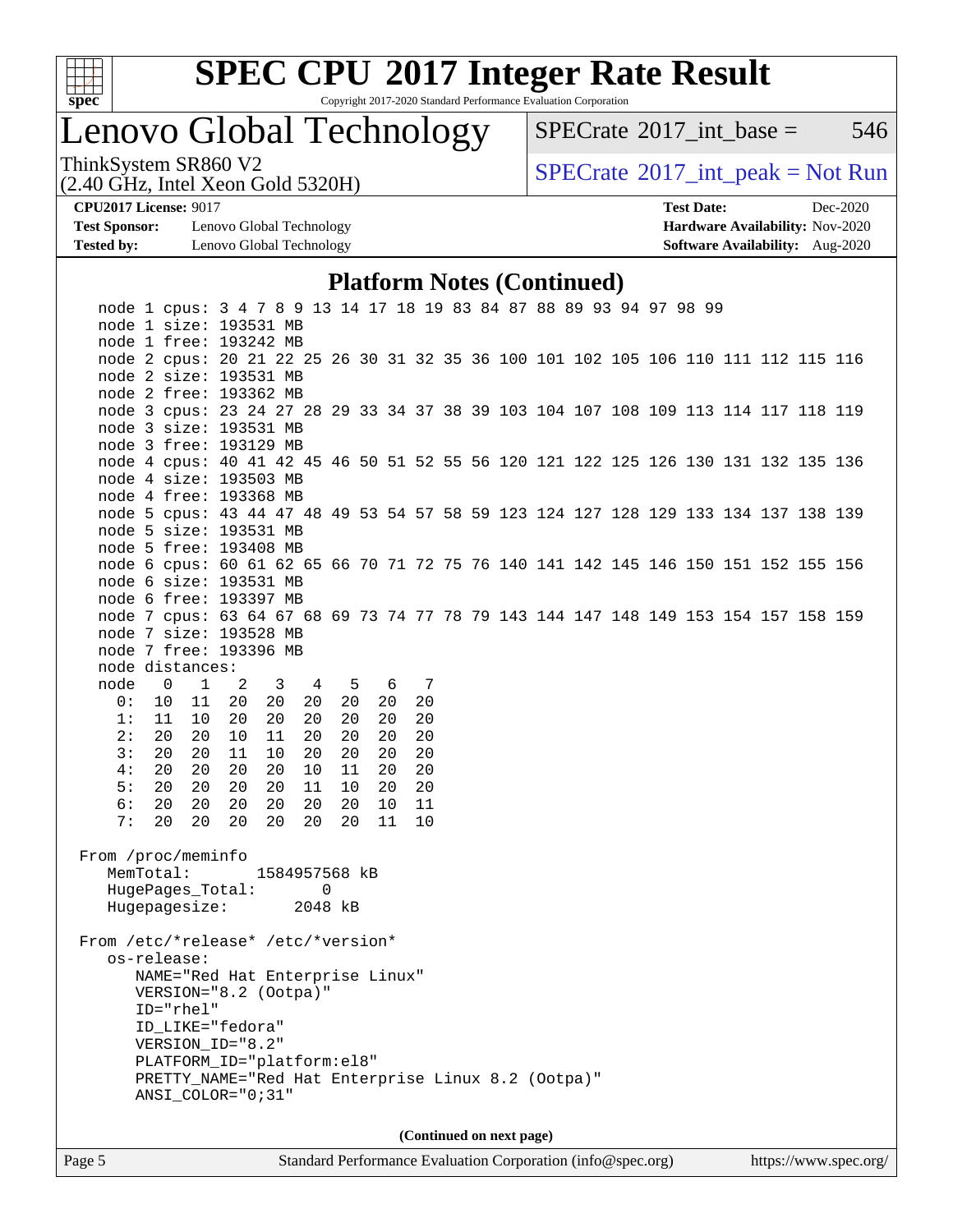

Copyright 2017-2020 Standard Performance Evaluation Corporation

## Lenovo Global Technology

 $SPECTate^{\circ}2017$  int base = 546

(2.40 GHz, Intel Xeon Gold 5320H)

ThinkSystem SR860 V2<br>  $\begin{array}{c} \text{SPECrate} \textcirc 2017\_int\_peak = Not Run \end{array}$  $\begin{array}{c} \text{SPECrate} \textcirc 2017\_int\_peak = Not Run \end{array}$  $\begin{array}{c} \text{SPECrate} \textcirc 2017\_int\_peak = Not Run \end{array}$ 

**[Test Sponsor:](http://www.spec.org/auto/cpu2017/Docs/result-fields.html#TestSponsor)** Lenovo Global Technology **[Hardware Availability:](http://www.spec.org/auto/cpu2017/Docs/result-fields.html#HardwareAvailability)** Nov-2020 **[Tested by:](http://www.spec.org/auto/cpu2017/Docs/result-fields.html#Testedby)** Lenovo Global Technology **[Software Availability:](http://www.spec.org/auto/cpu2017/Docs/result-fields.html#SoftwareAvailability)** Aug-2020

**[CPU2017 License:](http://www.spec.org/auto/cpu2017/Docs/result-fields.html#CPU2017License)** 9017 **[Test Date:](http://www.spec.org/auto/cpu2017/Docs/result-fields.html#TestDate)** Dec-2020

#### **[Platform Notes \(Continued\)](http://www.spec.org/auto/cpu2017/Docs/result-fields.html#PlatformNotes)**

 redhat-release: Red Hat Enterprise Linux release 8.2 (Ootpa) system-release: Red Hat Enterprise Linux release 8.2 (Ootpa) system-release-cpe: cpe:/o:redhat:enterprise\_linux:8.2:ga uname -a: Linux localhost.localdomain 4.18.0-193.el8.x86\_64 #1 SMP Fri Mar 27 14:35:58 UTC 2020 x86\_64 x86\_64 x86\_64 GNU/Linux Kernel self-reported vulnerability status: itlb\_multihit: Not affected CVE-2018-3620 (L1 Terminal Fault): Not affected Microarchitectural Data Sampling: Not affected CVE-2017-5754 (Meltdown): Not affected CVE-2018-3639 (Speculative Store Bypass): Mitigation: Speculative Store Bypass disabled via prctl and seccomp CVE-2017-5753 (Spectre variant 1): Mitigation: usercopy/swapgs barriers and \_\_user pointer sanitization CVE-2017-5715 (Spectre variant 2): Mitigation: Enhanced IBRS, IBPB: conditional, RSB filling tsx\_async\_abort: Not affected run-level 3 Dec 2 18:27 SPEC is set to: /home/cpu2017-1.1.0-ic19.1u2 Filesystem Type Size Used Avail Use% Mounted on<br>
/dev/sda4 xfs 839G 23G 816G 3% /home /dev/sda4 xfs 839G 23G 816G 3% /home From /sys/devices/virtual/dmi/id BIOS: Lenovo M5E107H-1.00 10/18/2020 Vendor: Lenovo Product: ThinkSystem SR860 V2 Product Family: ThinkSystem Serial: none Additional information from dmidecode follows. WARNING: Use caution when you interpret this section. The 'dmidecode' program reads system data which is "intended to allow hardware to be accurately determined", but the intent may not be met, as there are frequent changes to hardware, firmware, and the "DMTF SMBIOS" standard. Memory: 48x Samsung M393A4K40DB3-CWE 32 GB 2 rank 3200 (End of data from sysinfo program) Memory on this system run at 2666 MHz due to CPU limitation.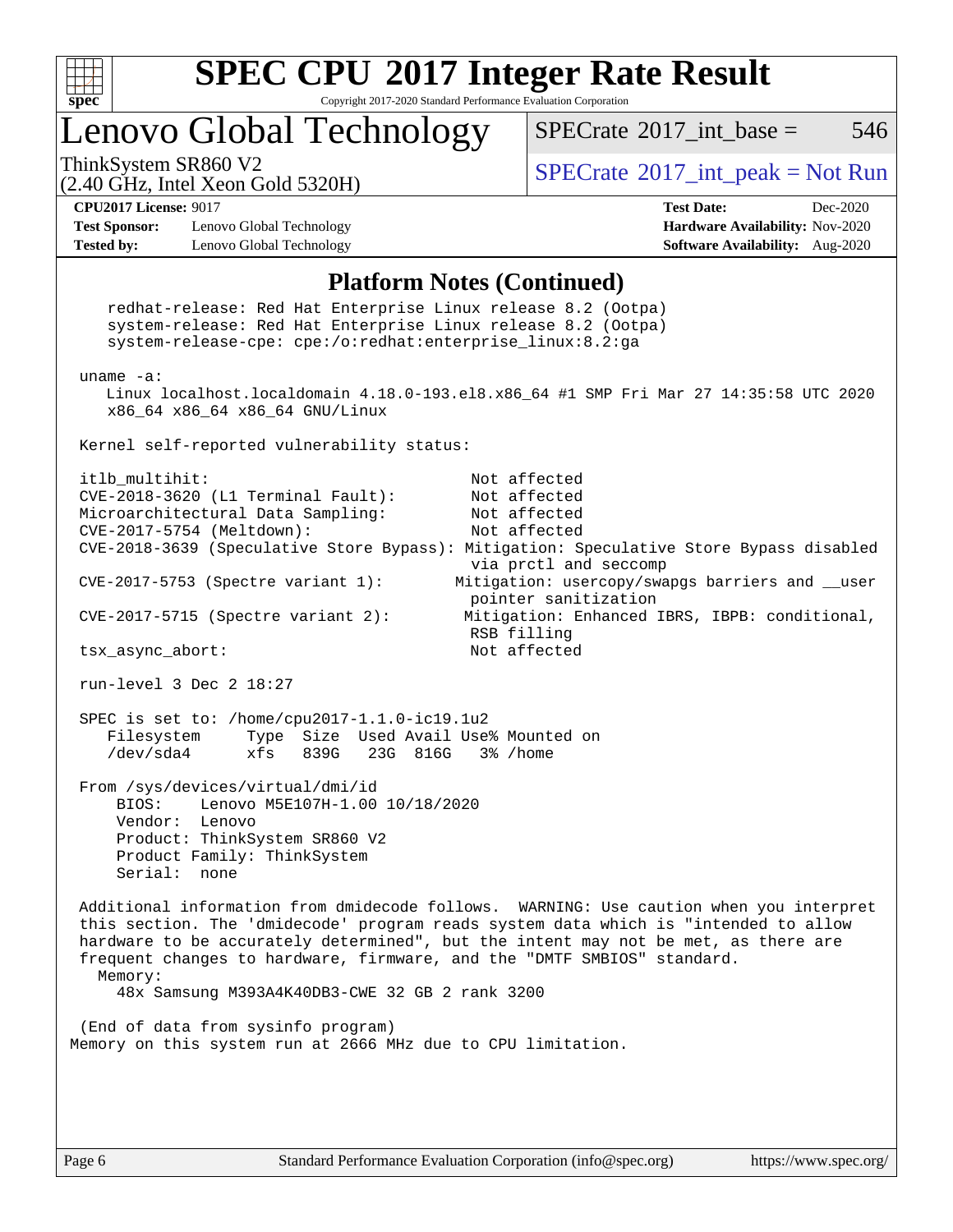

#### **[SPEC CPU](http://www.spec.org/auto/cpu2017/Docs/result-fields.html#SPECCPU2017IntegerRateResult)[2017 Integer Rate Result](http://www.spec.org/auto/cpu2017/Docs/result-fields.html#SPECCPU2017IntegerRateResult)** Copyright 2017-2020 Standard Performance Evaluation Corporation

### Lenovo Global Technology

 $SPECTate$ <sup>®</sup>[2017\\_int\\_base =](http://www.spec.org/auto/cpu2017/Docs/result-fields.html#SPECrate2017intbase) 546

(2.40 GHz, Intel Xeon Gold 5320H)

ThinkSystem SR860 V2<br>  $\begin{array}{c}\n\text{SPECrate} \textcirc 2017\_int\_peak = Not Run \\
\text{SPECrate} \textcirc 2017\_int\_peak = Not Run\n\end{array}$  $\begin{array}{c}\n\text{SPECrate} \textcirc 2017\_int\_peak = Not Run \\
\text{SPECrate} \textcirc 2017\_int\_peak = Not Run\n\end{array}$  $\begin{array}{c}\n\text{SPECrate} \textcirc 2017\_int\_peak = Not Run \\
\text{SPECrate} \textcirc 2017\_int\_peak = Not Run\n\end{array}$ 

**[Test Sponsor:](http://www.spec.org/auto/cpu2017/Docs/result-fields.html#TestSponsor)** Lenovo Global Technology **[Hardware Availability:](http://www.spec.org/auto/cpu2017/Docs/result-fields.html#HardwareAvailability)** Nov-2020 **[Tested by:](http://www.spec.org/auto/cpu2017/Docs/result-fields.html#Testedby)** Lenovo Global Technology **[Software Availability:](http://www.spec.org/auto/cpu2017/Docs/result-fields.html#SoftwareAvailability)** Aug-2020

**[CPU2017 License:](http://www.spec.org/auto/cpu2017/Docs/result-fields.html#CPU2017License)** 9017 **[Test Date:](http://www.spec.org/auto/cpu2017/Docs/result-fields.html#TestDate)** Dec-2020

### **[Compiler Version Notes](http://www.spec.org/auto/cpu2017/Docs/result-fields.html#CompilerVersionNotes)**

| 500.perlbench $r(base)$ 502.qcc $r(base)$ 505.mcf $r(base)$<br>C<br>525.x264 r(base) 557.xz r(base)                                                                                    |
|----------------------------------------------------------------------------------------------------------------------------------------------------------------------------------------|
| $Intel(R)$ C Compiler for applications running on $Intel(R)$ 64, Version<br>19.1.2.275 Build 20200604<br>Copyright (C) 1985-2020 Intel Corporation. All rights reserved.               |
| 520.omnetpp $r(base)$ 523.xalancbmk $r(base)$ 531.deepsjeng $r(base)$<br>$C++$<br>$541.$ leela r(base)                                                                                 |
| $Intel(R)$ C++ Compiler for applications running on $Intel(R)$ 64, Version<br>19.1.2.275 Build 20200604<br>Copyright (C) 1985-2020 Intel Corporation. All rights reserved.             |
| Fortran   548.exchange2 $r(base)$                                                                                                                                                      |
| Intel(R) Fortran Intel(R) 64 Compiler for applications running on Intel(R)<br>64, Version 19.1.2.275 Build 20200623<br>Copyright (C) 1985-2020 Intel Corporation. All rights reserved. |

### **[Base Compiler Invocation](http://www.spec.org/auto/cpu2017/Docs/result-fields.html#BaseCompilerInvocation)**

[C benchmarks](http://www.spec.org/auto/cpu2017/Docs/result-fields.html#Cbenchmarks): [icc](http://www.spec.org/cpu2017/results/res2020q4/cpu2017-20201207-24539.flags.html#user_CCbase_intel_icc_66fc1ee009f7361af1fbd72ca7dcefbb700085f36577c54f309893dd4ec40d12360134090235512931783d35fd58c0460139e722d5067c5574d8eaf2b3e37e92)

| $C_{++}$ benchmarks: |  |
|----------------------|--|
| icpc                 |  |

[Fortran benchmarks](http://www.spec.org/auto/cpu2017/Docs/result-fields.html#Fortranbenchmarks): [ifort](http://www.spec.org/cpu2017/results/res2020q4/cpu2017-20201207-24539.flags.html#user_FCbase_intel_ifort_8111460550e3ca792625aed983ce982f94888b8b503583aa7ba2b8303487b4d8a21a13e7191a45c5fd58ff318f48f9492884d4413fa793fd88dd292cad7027ca)

### **[Base Portability Flags](http://www.spec.org/auto/cpu2017/Docs/result-fields.html#BasePortabilityFlags)**

 500.perlbench\_r: [-DSPEC\\_LP64](http://www.spec.org/cpu2017/results/res2020q4/cpu2017-20201207-24539.flags.html#b500.perlbench_r_basePORTABILITY_DSPEC_LP64) [-DSPEC\\_LINUX\\_X64](http://www.spec.org/cpu2017/results/res2020q4/cpu2017-20201207-24539.flags.html#b500.perlbench_r_baseCPORTABILITY_DSPEC_LINUX_X64) 502.gcc\_r: [-DSPEC\\_LP64](http://www.spec.org/cpu2017/results/res2020q4/cpu2017-20201207-24539.flags.html#suite_basePORTABILITY502_gcc_r_DSPEC_LP64) 505.mcf\_r: [-DSPEC\\_LP64](http://www.spec.org/cpu2017/results/res2020q4/cpu2017-20201207-24539.flags.html#suite_basePORTABILITY505_mcf_r_DSPEC_LP64) 520.omnetpp\_r: [-DSPEC\\_LP64](http://www.spec.org/cpu2017/results/res2020q4/cpu2017-20201207-24539.flags.html#suite_basePORTABILITY520_omnetpp_r_DSPEC_LP64)

**(Continued on next page)**

Page 7 Standard Performance Evaluation Corporation [\(info@spec.org\)](mailto:info@spec.org) <https://www.spec.org/>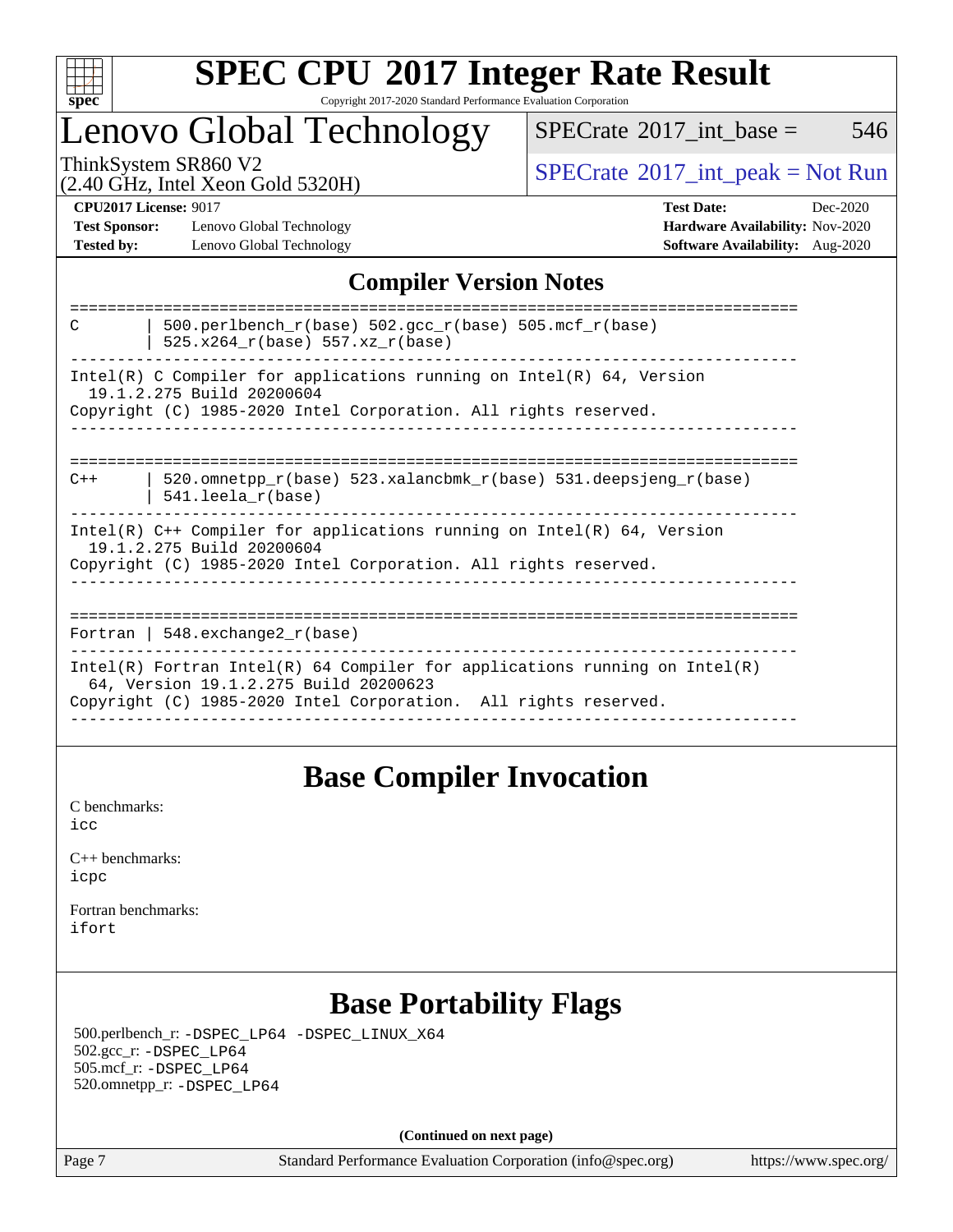

Copyright 2017-2020 Standard Performance Evaluation Corporation

Lenovo Global Technology

 $SPECTate@2017$ \_int\_base = 546

(2.40 GHz, Intel Xeon Gold 5320H)

ThinkSystem SR860 V2<br>  $\begin{array}{c} \text{SPECTR} \setminus \text{SOR} \end{array}$  [SPECrate](http://www.spec.org/auto/cpu2017/Docs/result-fields.html#SPECrate2017intpeak)®[2017\\_int\\_peak = N](http://www.spec.org/auto/cpu2017/Docs/result-fields.html#SPECrate2017intpeak)ot Run

**[Test Sponsor:](http://www.spec.org/auto/cpu2017/Docs/result-fields.html#TestSponsor)** Lenovo Global Technology **[Hardware Availability:](http://www.spec.org/auto/cpu2017/Docs/result-fields.html#HardwareAvailability)** Nov-2020 **[Tested by:](http://www.spec.org/auto/cpu2017/Docs/result-fields.html#Testedby)** Lenovo Global Technology **[Software Availability:](http://www.spec.org/auto/cpu2017/Docs/result-fields.html#SoftwareAvailability)** Aug-2020

**[CPU2017 License:](http://www.spec.org/auto/cpu2017/Docs/result-fields.html#CPU2017License)** 9017 **[Test Date:](http://www.spec.org/auto/cpu2017/Docs/result-fields.html#TestDate)** Dec-2020

### **[Base Portability Flags \(Continued\)](http://www.spec.org/auto/cpu2017/Docs/result-fields.html#BasePortabilityFlags)**

 523.xalancbmk\_r: [-DSPEC\\_LP64](http://www.spec.org/cpu2017/results/res2020q4/cpu2017-20201207-24539.flags.html#suite_basePORTABILITY523_xalancbmk_r_DSPEC_LP64) [-DSPEC\\_LINUX](http://www.spec.org/cpu2017/results/res2020q4/cpu2017-20201207-24539.flags.html#b523.xalancbmk_r_baseCXXPORTABILITY_DSPEC_LINUX) 525.x264\_r: [-DSPEC\\_LP64](http://www.spec.org/cpu2017/results/res2020q4/cpu2017-20201207-24539.flags.html#suite_basePORTABILITY525_x264_r_DSPEC_LP64) 531.deepsjeng\_r: [-DSPEC\\_LP64](http://www.spec.org/cpu2017/results/res2020q4/cpu2017-20201207-24539.flags.html#suite_basePORTABILITY531_deepsjeng_r_DSPEC_LP64) 541.leela\_r: [-DSPEC\\_LP64](http://www.spec.org/cpu2017/results/res2020q4/cpu2017-20201207-24539.flags.html#suite_basePORTABILITY541_leela_r_DSPEC_LP64) 548.exchange2\_r: [-DSPEC\\_LP64](http://www.spec.org/cpu2017/results/res2020q4/cpu2017-20201207-24539.flags.html#suite_basePORTABILITY548_exchange2_r_DSPEC_LP64) 557.xz\_r: [-DSPEC\\_LP64](http://www.spec.org/cpu2017/results/res2020q4/cpu2017-20201207-24539.flags.html#suite_basePORTABILITY557_xz_r_DSPEC_LP64)

**[Base Optimization Flags](http://www.spec.org/auto/cpu2017/Docs/result-fields.html#BaseOptimizationFlags)**

#### [C benchmarks](http://www.spec.org/auto/cpu2017/Docs/result-fields.html#Cbenchmarks):

```
-m64 -qnextgen -std=c11
-Wl,-plugin-opt=-x86-branches-within-32B-boundaries -Wl,-z,muldefs
-xCORE-AVX512 -O3 -ffast-math -flto -mfpmath=sse -funroll-loops
-qopt-mem-layout-trans=4
-L/usr/local/IntelCompiler19/compilers_and_libraries_2020.3.275/linux/compiler/lib/intel64_lin
-lqkmalloc
```
#### [C++ benchmarks](http://www.spec.org/auto/cpu2017/Docs/result-fields.html#CXXbenchmarks):

[-m64](http://www.spec.org/cpu2017/results/res2020q4/cpu2017-20201207-24539.flags.html#user_CXXbase_m64-icc) [-qnextgen](http://www.spec.org/cpu2017/results/res2020q4/cpu2017-20201207-24539.flags.html#user_CXXbase_f-qnextgen) [-Wl,-plugin-opt=-x86-branches-within-32B-boundaries](http://www.spec.org/cpu2017/results/res2020q4/cpu2017-20201207-24539.flags.html#user_CXXbase_f-x86-branches-within-32B-boundaries_0098b4e4317ae60947b7b728078a624952a08ac37a3c797dfb4ffeb399e0c61a9dd0f2f44ce917e9361fb9076ccb15e7824594512dd315205382d84209e912f3) [-Wl,-z,muldefs](http://www.spec.org/cpu2017/results/res2020q4/cpu2017-20201207-24539.flags.html#user_CXXbase_link_force_multiple1_b4cbdb97b34bdee9ceefcfe54f4c8ea74255f0b02a4b23e853cdb0e18eb4525ac79b5a88067c842dd0ee6996c24547a27a4b99331201badda8798ef8a743f577) [-xCORE-AVX512](http://www.spec.org/cpu2017/results/res2020q4/cpu2017-20201207-24539.flags.html#user_CXXbase_f-xCORE-AVX512) [-O3](http://www.spec.org/cpu2017/results/res2020q4/cpu2017-20201207-24539.flags.html#user_CXXbase_f-O3) [-ffast-math](http://www.spec.org/cpu2017/results/res2020q4/cpu2017-20201207-24539.flags.html#user_CXXbase_f-ffast-math) [-flto](http://www.spec.org/cpu2017/results/res2020q4/cpu2017-20201207-24539.flags.html#user_CXXbase_f-flto) [-mfpmath=sse](http://www.spec.org/cpu2017/results/res2020q4/cpu2017-20201207-24539.flags.html#user_CXXbase_f-mfpmath_70eb8fac26bde974f8ab713bc9086c5621c0b8d2f6c86f38af0bd7062540daf19db5f3a066d8c6684be05d84c9b6322eb3b5be6619d967835195b93d6c02afa1) [-funroll-loops](http://www.spec.org/cpu2017/results/res2020q4/cpu2017-20201207-24539.flags.html#user_CXXbase_f-funroll-loops) [-qopt-mem-layout-trans=4](http://www.spec.org/cpu2017/results/res2020q4/cpu2017-20201207-24539.flags.html#user_CXXbase_f-qopt-mem-layout-trans_fa39e755916c150a61361b7846f310bcdf6f04e385ef281cadf3647acec3f0ae266d1a1d22d972a7087a248fd4e6ca390a3634700869573d231a252c784941a8) [-L/usr/local/IntelCompiler19/compilers\\_and\\_libraries\\_2020.3.275/linux/compiler/lib/intel64\\_lin](http://www.spec.org/cpu2017/results/res2020q4/cpu2017-20201207-24539.flags.html#user_CXXbase_linkpath_6eb3b1b8be403820338b5b82e7a1c217a861a8962ac718a6253be1483b50620487664a39a847caf560d84a6b8bab7cca33d9f414525a12ede1e9473db34a3d08) [-lqkmalloc](http://www.spec.org/cpu2017/results/res2020q4/cpu2017-20201207-24539.flags.html#user_CXXbase_qkmalloc_link_lib_79a818439969f771c6bc311cfd333c00fc099dad35c030f5aab9dda831713d2015205805422f83de8875488a2991c0a156aaa600e1f9138f8fc37004abc96dc5)

#### [Fortran benchmarks:](http://www.spec.org/auto/cpu2017/Docs/result-fields.html#Fortranbenchmarks)

```
-m64 -Wl,-plugin-opt=-x86-branches-within-32B-boundaries -Wl,-z,muldefs
-xCORE-AVX512 -O3 -ipo -no-prec-div -qopt-mem-layout-trans=4
-nostandard-realloc-lhs -align array32byte -auto
-mbranches-within-32B-boundaries
-L/usr/local/IntelCompiler19/compilers_and_libraries_2020.3.275/linux/compiler/lib/intel64_lin
-lqkmalloc
```
[The flags files that were used to format this result can be browsed at](tmsearch) [http://www.spec.org/cpu2017/flags/Intel-ic19.1u1-official-linux64\\_revA.html](http://www.spec.org/cpu2017/flags/Intel-ic19.1u1-official-linux64_revA.html) <http://www.spec.org/cpu2017/flags/Lenovo-Platform-SPECcpu2017-Flags-V1.2-Cooperlake-A.html>

[You can also download the XML flags sources by saving the following links:](tmsearch) [http://www.spec.org/cpu2017/flags/Intel-ic19.1u1-official-linux64\\_revA.xml](http://www.spec.org/cpu2017/flags/Intel-ic19.1u1-official-linux64_revA.xml) <http://www.spec.org/cpu2017/flags/Lenovo-Platform-SPECcpu2017-Flags-V1.2-Cooperlake-A.xml>